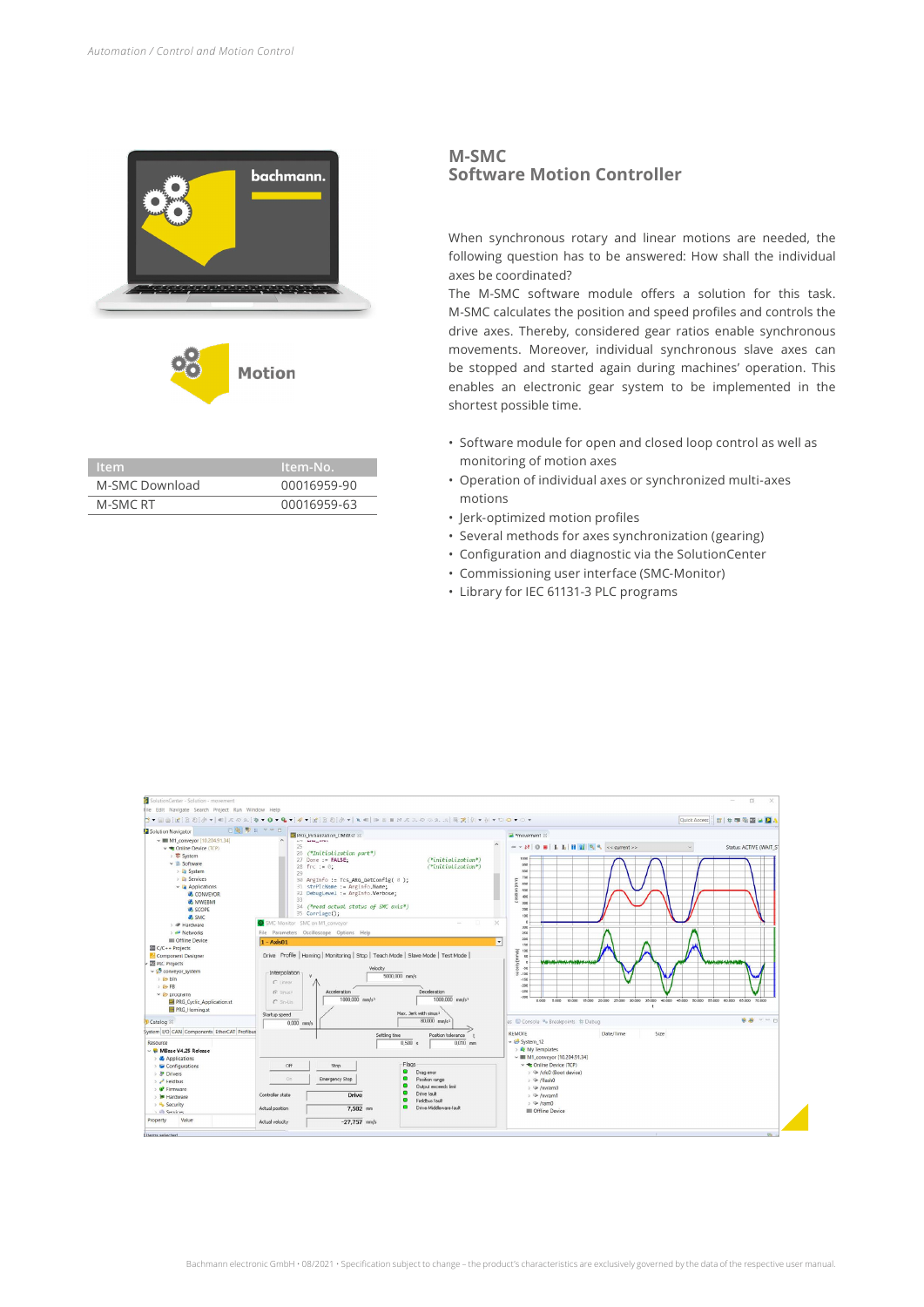## **Position synchronization by design**

Production processes often require the position synchronized motion of all drive axes involved. Variable speeds and different roller diameters also increase complexity. M-SMC provides a solution for this task by design. Master-slave relations including the required synchronization method can be defined by means of a configuration.

During operation the slave axis can be synchronized at any time and stopped again. This enables applications such as a flying saw to be implemented in only a few steps.

## **Optimized motion profiles**

When approaching a new target position, minimum travel time and low occurring jerk seem to exclude each other. The Sin-Lin interpolation function enables M-SMC to offer a solution that combines the benefits of both previous characteristics. This therefore makes it possible to achieve high production cycles while reducing wear on mechanical components at the same time.

M-SMC also permits to adjust the target position of a motion axis even after movement has been started. Therefore, no braking and restarting is required. In this way, permanently executed motion sequences can still be adjusted to workpiece tolerances during the runtime without any loss in production time.

## **Creating applications easily**

M-SMC is integrated in a machine controlling sequence program directly via the IEC 61131-3 library. Within this program, target positions are set, movements are started, and axes are synchronized as required. Command input via a HMI are also processed here.

The SMC-Monitor commissioning interface enables the full parameterization, operation and diagnosis of the software module. Utilizing Scope 3 software oscilloscope, highly dynamic processes are recorded directly on the controller and fully visualized on the PC. In this way, a complete overview is always ensured. This not only shortens the time required for the initial commissioning, but also enables fast troubleshooting during operation.







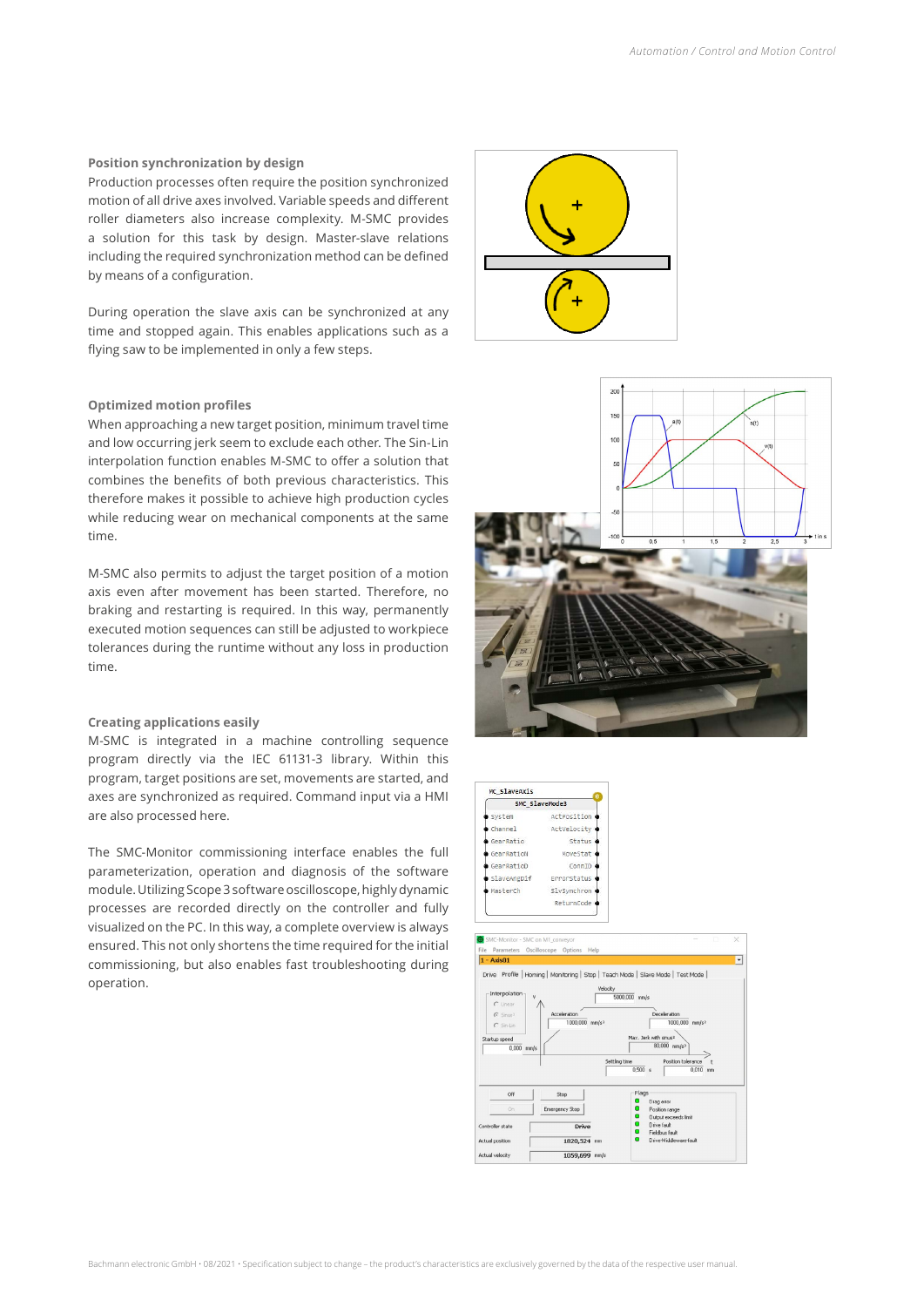| <b>M-SMC</b>                                      |                                                                                                                                                |
|---------------------------------------------------|------------------------------------------------------------------------------------------------------------------------------------------------|
| General                                           |                                                                                                                                                |
| Controller representation                         | Software module on the M1 controller                                                                                                           |
| Configuration                                     | SolutionCenter                                                                                                                                 |
| Parameterization                                  | SMC-Monitor                                                                                                                                    |
| Operation                                         | SMC-Monitor                                                                                                                                    |
|                                                   | Application integration via library for IEC 61131-3                                                                                            |
| <b>Product Features</b>                           |                                                                                                                                                |
| Number of available axes per M-SMC module         | 16 axes                                                                                                                                        |
| Number of M-SMC modules on one M1 cont-<br>roller | No limit                                                                                                                                       |
| Sampling time                                     | 200 µs to 20 ms                                                                                                                                |
| <b>General Functions</b>                          |                                                                                                                                                |
| Supported drive axes                              | • Rotational motions                                                                                                                           |
|                                                   | • Linear motions                                                                                                                               |
| Velocity interpolation types                      | • Linear interpolation between two set values                                                                                                  |
|                                                   | · Sin <sup>2</sup> interpolation between two set values                                                                                        |
|                                                   | · Sin-Lin interpolation enables short travel times in spite of jerk optimiza-<br>tion                                                          |
| Profile setting and control                       | Depending on the motion axis M-SMC performs various tasks:                                                                                     |
|                                                   | • The M-SMC software module performs the calculation of the set position                                                                       |
|                                                   | and set speed including closed loop control                                                                                                    |
|                                                   | • The M-SMC software module performs the calculation of the set position<br>and set speed, the closed loop control is carried out in the drive |
| Controller structure                              | PID controller with feed forward control as                                                                                                    |
|                                                   | • Velocity controller                                                                                                                          |
|                                                   | • Position controller with / without minor velocity controller                                                                                 |
| Adjusting controller parameters                   | Test functions, accessible via SMC-Monitor, enable function verification of                                                                    |
|                                                   | selected controller parameters.                                                                                                                |
| Referencing of the axes                           | Various methods are available depending on the drive, sensor and encoder<br>used.                                                              |
| Monitoring of the movement range                  | Checking of the actual axis position in relation to the set travel range and                                                                   |
|                                                   | protection including hardware limit switches.                                                                                                  |
| Monitoring of the drag errors                     | This ensures that a motion axis reliably follows its set value.                                                                                |
| Diagnostics                                       | • SMC-Monitor commissioning user interface                                                                                                     |
|                                                   | · Software oscilloscope Scope 3                                                                                                                |
| <b>Special Functions</b>                          |                                                                                                                                                |
| Adjustment of the target position                 | The target position can be changed during a motion that has already started<br>(move in move).                                                 |
| Projection of a linear motion onto a rotational   | This enables a path segment of a linear axis to be projected onto a rotatio-                                                                   |
| motion                                            | nal motion from 0° to 360°. This enables a simple synchronization of axes<br>with cyclically recurring movements.                              |